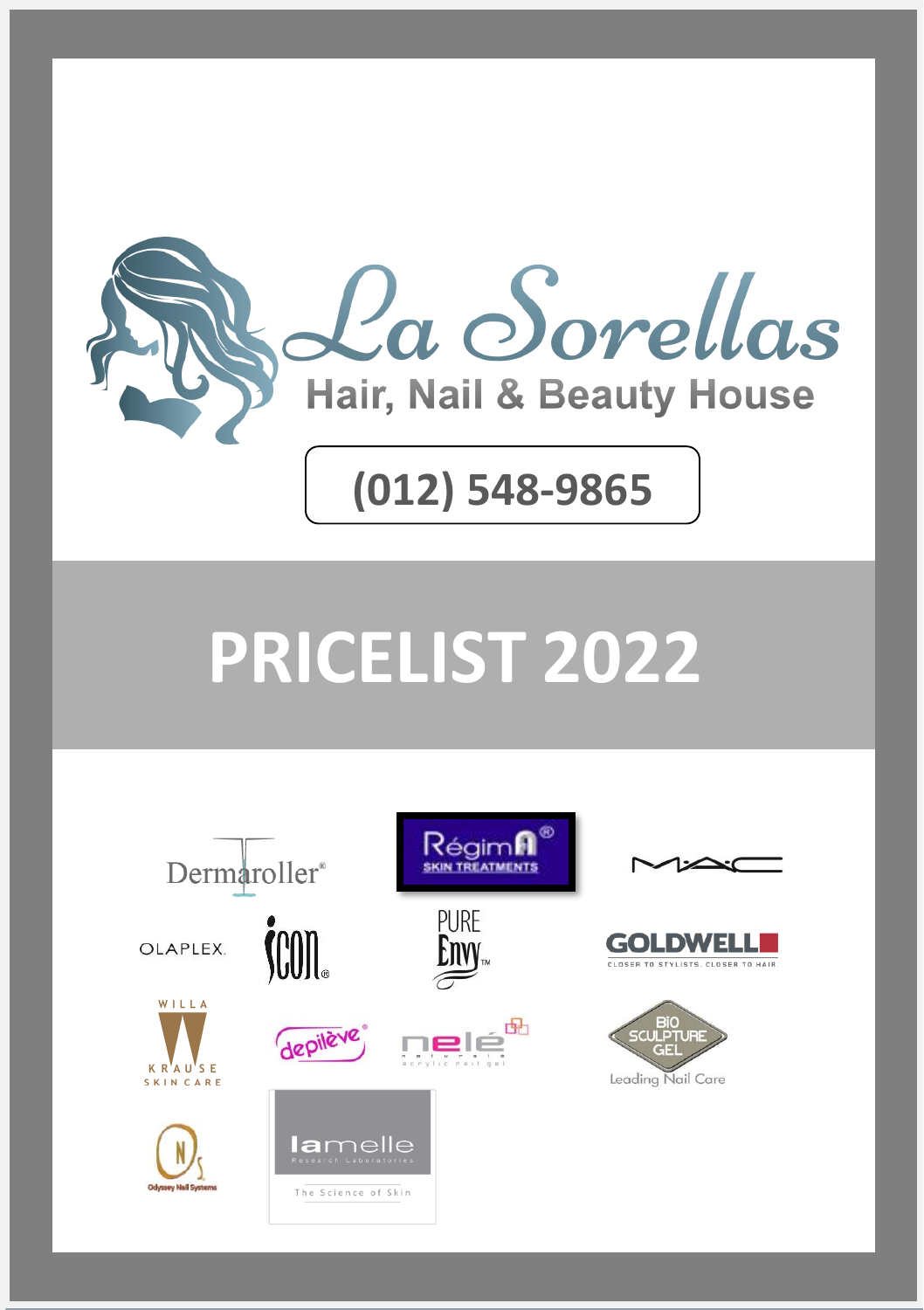# PAGE INDEX

| <b>SECTION</b>                               | <b>PAGE</b> |
|----------------------------------------------|-------------|
| <b>FACE-LIFT (NON-SURGICAL)</b><br>$\bullet$ | 3           |
| <b>FACIALS &amp; DERMAPLANING</b>            | 3           |
| PEELS (LAMELLE & ELAINE BRENNAN)             | 4           |
| <b>LASHES &amp; MAKE-UP</b>                  | 4           |
| <b>MANICURES</b>                             | 5           |
| <b>PEDICURES</b><br>$\bullet$                | 5           |
| <b>MASSAGES</b>                              | 6           |
| <b>WAXING</b>                                | 6           |
| <b>ARTIFICIAL NAILS</b><br>$\bullet$         | 7           |
| <b>PERMANENT MAKEUP</b>                      | 7           |
| <b>HAIR</b><br>$\bullet$                     |             |
| <b>CUTS &amp; BLOW-WAVE</b>                  | 8           |
| <b>STUDENTS</b>                              | 9           |
| <b>PENSIONERS</b>                            | 9           |
| <b>COLOURING</b>                             | $9 - 10$    |
| <b>STYLING</b>                               | 10          |
| LASER PERMANENT HAIR REMOVAL                 | 11          |



Page | 2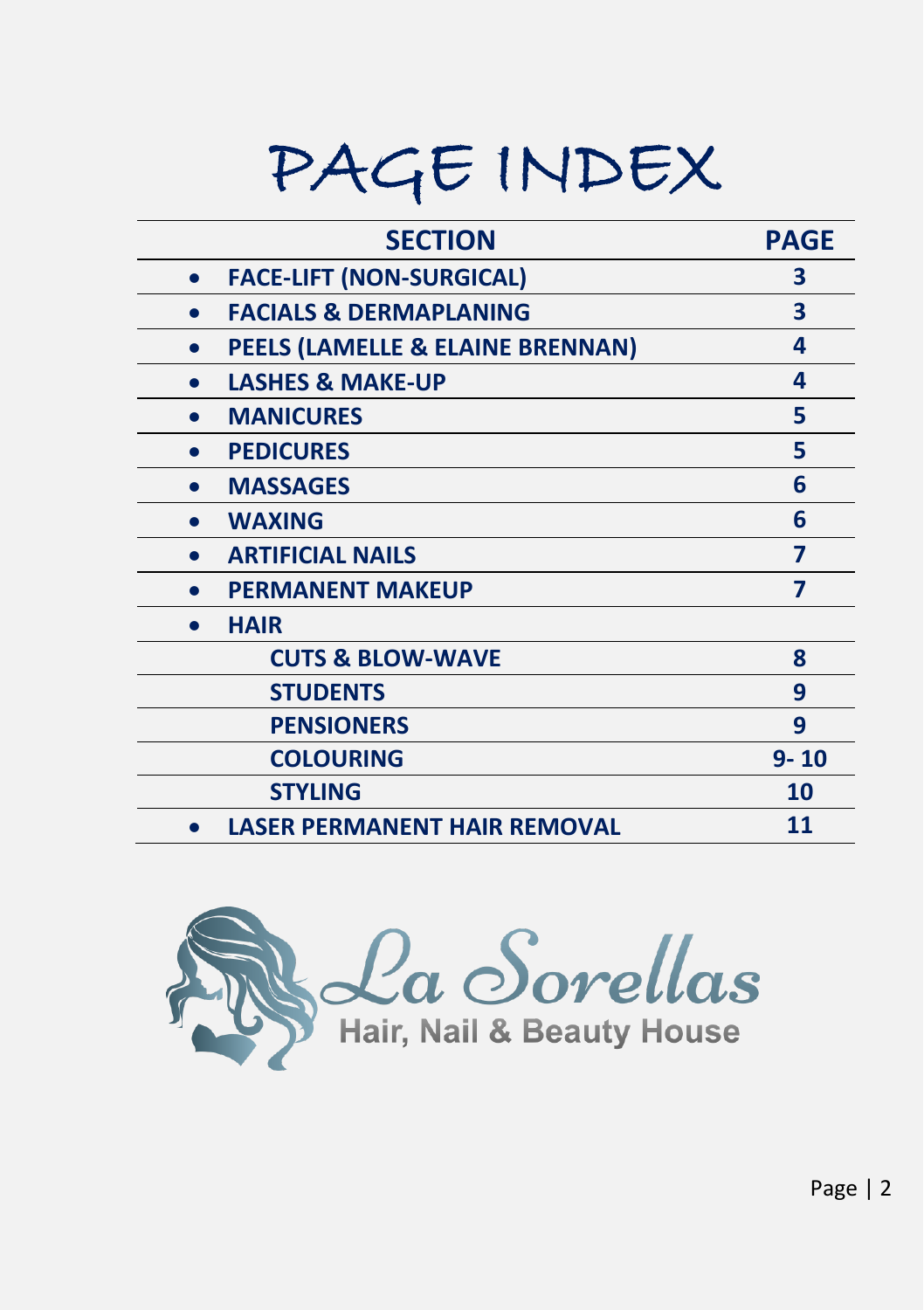## FACE-LIFT (NON-SURGICAL)

| Rejuvenator Course of 8 treatments               | R4,500.00 |
|--------------------------------------------------|-----------|
| Rejuvenator Course of 8 treatments, including x2 |           |
| maintenance treatments                           | R5,500.00 |
| Rejuvenator Maintenance Facial - 90 minutes      | R590.00   |
| Active Instant Lift - 90 minutes                 | R670.00   |

# FACIALS - LAMELLE & REGIM-A



| Mini facial (45 Minutes)                                     | R350.00                |
|--------------------------------------------------------------|------------------------|
| Deep Cleanse Facial (90 Minutes)                             | R590.00                |
| Deep Hydration Facial (90 Minutes)                           | R590.00                |
| Ultrasound Photon Facial (80 Minutes)                        | R590.00                |
| High Frequency Facial (80 Minutes)                           | R590.00                |
| Dermaplaning Treatment                                       | R550.00                |
| Dermaplaning Add on to any Facial                            | R300.00                |
| Derma Pen Facial (90 Minutes)                                | R <sub>1</sub> ,300.00 |
| Cleanse, prep skin, anaesthetic cream, Derma pen, Hyaluronic |                        |
| serum, Gf Mask, massage, moisturiser                         |                        |
| Derma Pen Treatment (60 Minutes)<br>R <sub>1</sub> ,100.00   |                        |
| Cleanse, skin prep, anaesthetic cream, Derma pen, Hyaluronic |                        |
| serum, moisturiser                                           |                        |
| 30/10 Lacti Firm Peel, serum and Gf Mask (45 Minutes)        | R720.00                |
| 90/10 Lacti Firm Peel, serum and Gf Mask                     | R790.00                |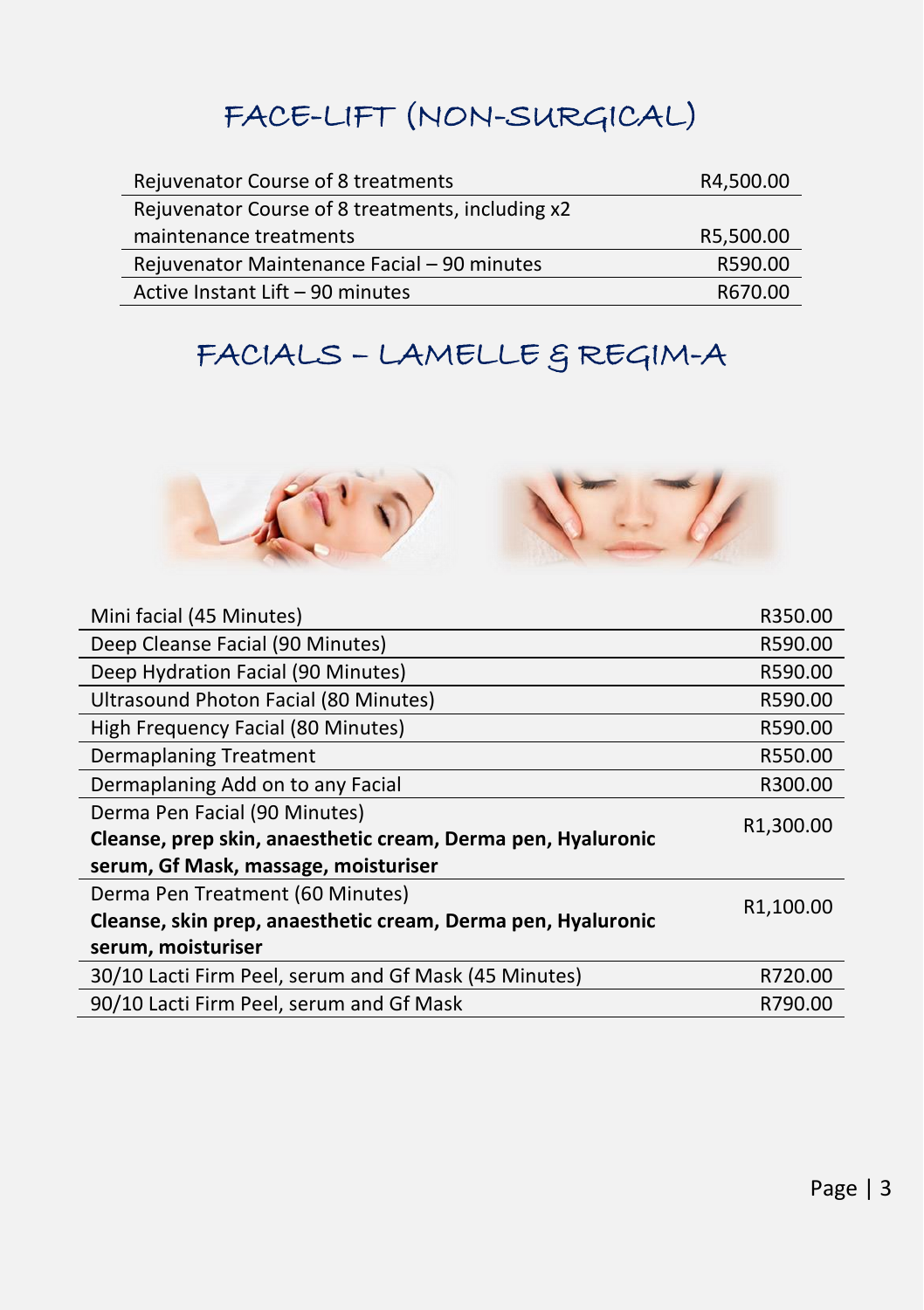# PEELS – LAMELLE & ELAINE BRENNAN

| 30/10 Lacti Firm Peel                   | R600.00                |
|-----------------------------------------|------------------------|
| 90/10 Lacti Firm Peel                   | R700.00                |
| Beta 15% Peel                           | R700.00                |
| Beta 15% + Retinol                      | R800.00                |
| Beta 20% Peel                           | R770.00                |
| Beta 20% + Retinol                      | R900.00                |
| Beta 20% + TCA 10% + Retinol            | R1,800.00              |
| Beta Plus Peel 15%                      | R590.00                |
| Beta Plus Peel 15% + Retinol            | R700.00                |
| Beta Peel with TCA 10% Full Face        | R <sub>1</sub> ,500.00 |
| Beta Peel with TCA 10% Spot Peel        | R900.00                |
| <b>Retistore Peel</b>                   | R <sub>1</sub> ,300.00 |
| <b>TCA 10%</b>                          | R1,600.00              |
| Elaine Brennan Peel (2 day application) | R7,800.00              |
| Elaine Brennan Micro Peel               | R1,700.00              |

### LASHES/MAKE-UP

| R500.00             |
|---------------------|
| R350.00             |
| R420.00             |
| R600.00             |
| R450.00             |
| R520.00             |
|                     |
| R450.00             |
| R <sub>100.00</sub> |
|                     |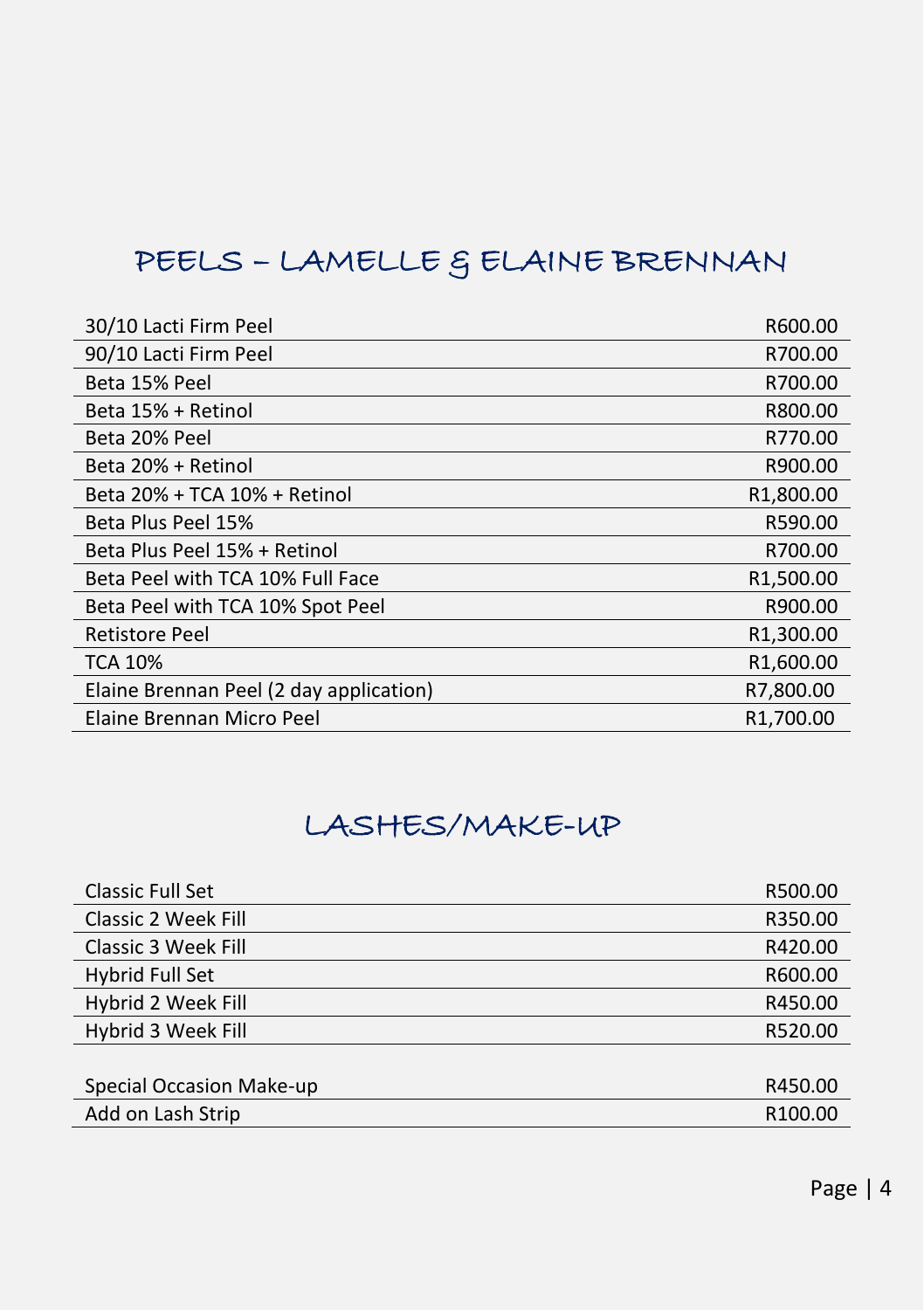### MANICURES

#### *Manicure includes: Exfoliation, cuticle treatment, file and shape, hands and arm massage, varnish.*

| Spa Manicure – 50 minutes          | R290.00 |
|------------------------------------|---------|
| Spa Paraffin Manicure – 65 minutes | R350.00 |



### PEDICURES

#### *Pedicure includes: Foot soak with exfoliation, cuticle treatment, callous removal, file and shape, massage and varnish.*

| Spa Pedicure - 70 minutes          | R360.00             |
|------------------------------------|---------------------|
| Spa Pedicure Add on Gel            | R460.00             |
| Spa Paraffin Pedicure - 80 minutes | R420.00             |
| Medi Heel Pedi                     | R460.00             |
| Medi Heel Only                     | R <sub>200.00</sub> |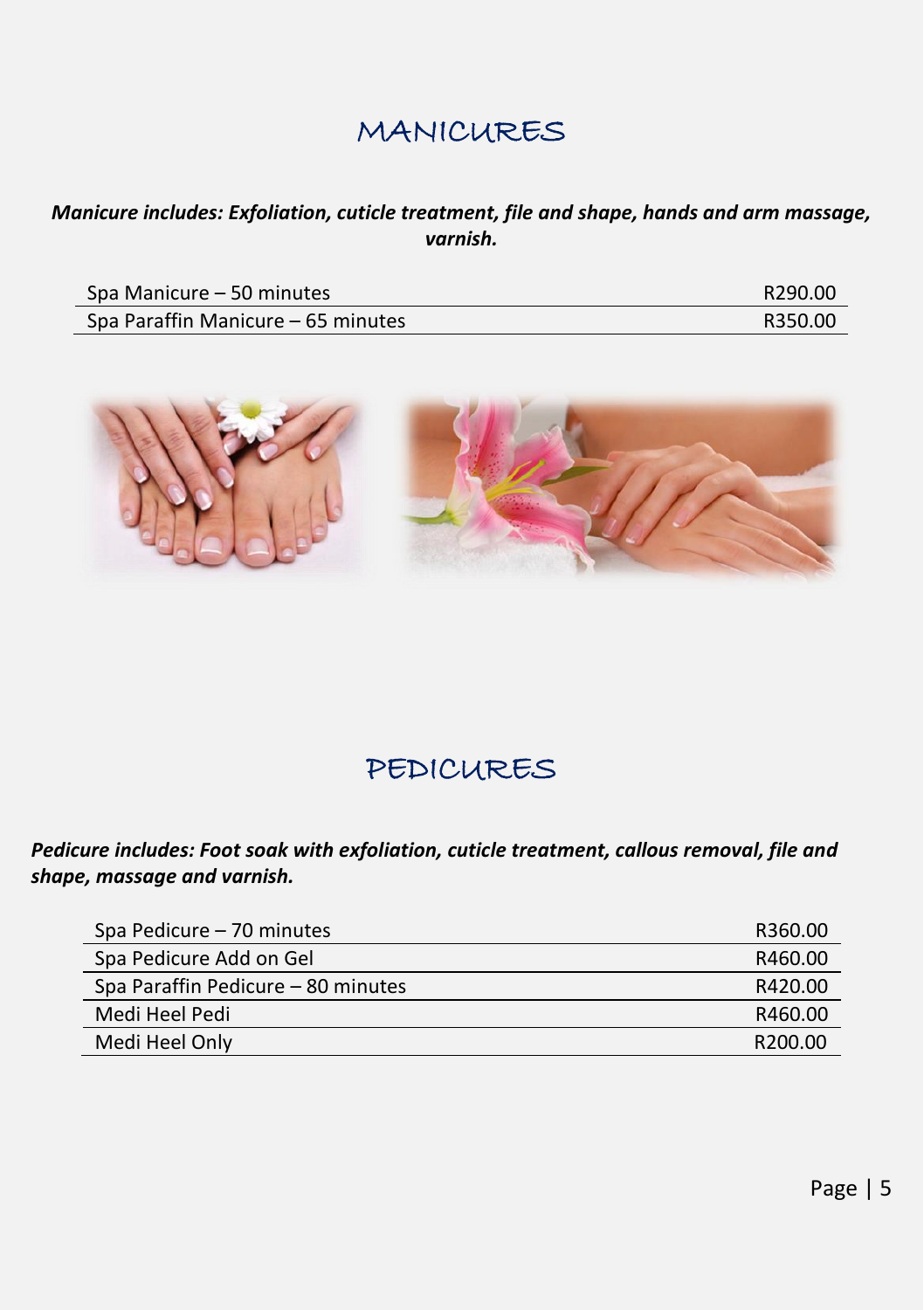# MASSAGES

| Back and Neck – 30 minutes                              | R380.00 |
|---------------------------------------------------------|---------|
| Back and Neck - 45 minutes                              | R480.00 |
| Full Body Massage – 60 minutes (Aromatherapy / Swedish) | R550.00 |
| Indian Head Massage - 20 minutes                        | R250.00 |



# WAXING

| Brow Wax                | R90.00  |
|-------------------------|---------|
| <b>Brow Tint</b>        | R90.00  |
| Lash Tint               | R110.00 |
| Lip Wax                 | R90.00  |
| Chin Wax                | R100.00 |
| <b>Facial Sides Wax</b> | R130.00 |
| Underarms Wax           | R150.00 |
| Arms Wax                | R280.00 |
| Bikini Wax              | R220.00 |
| Deep Bikini Wax         | R250.00 |
| Landing Strip Wax       | R280.00 |
| <b>Brazilian Wax</b>    | R350.00 |
| Hollywood Wax           | R400.00 |
| Half Leg Wax            | R290.00 |
| <b>Full Leg Wax</b>     | R440.00 |

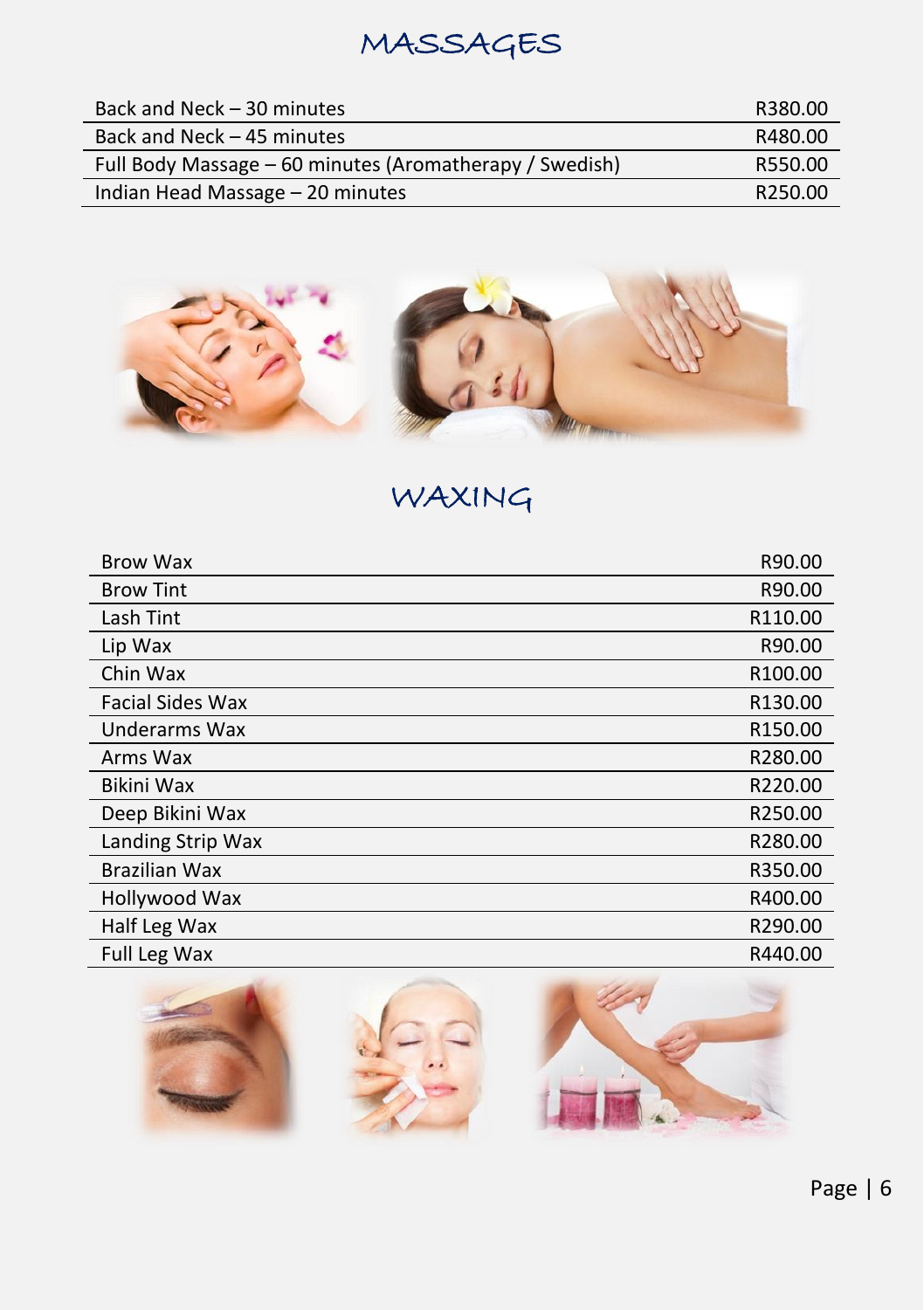## ARTIFICIAL NAILS

#### **ACRYLIC GEL (Nelé)**

| Full Set (Sculpture) | R520.00       |
|----------------------|---------------|
| Natural Overlay      | R390.00       |
| 2 week fill          | R350.00       |
| 3 week fill          | R380.00       |
| 4 week fill          | R400.00       |
| File and seal        | R220.00       |
| Repair (per nail)    | R70.00        |
| <b>Gel Toes</b>      | R250.00       |
| Nail Art (per nail)  | R20.00-R60.00 |
| Acetone Soak         | R100.00       |
| Rubber gel overlay   | R290.00       |
| Extra Length Nails   | R60.00        |

#### PERMANENT MAKEUP

| <b>BODILY AREA</b>       | <b>INITIAL PRICE</b>   | <b>TOUCH UP PRICE</b>  |
|--------------------------|------------------------|------------------------|
| <b>Brows</b>             | R <sub>2.300.00</sub>  | R <sub>1</sub> ,800.00 |
| <b>Full Lips</b>         | R <sub>2</sub> ,600.00 | R2000.00               |
| Eyeliner (Top OR Bottom) | R <sub>1.800.00</sub>  | R <sub>1</sub> ,400.00 |
| Eyeliner (Top & Bottom)  | R2000.00               | R <sub>1.600.00</sub>  |

\* Touch-Up's are recommended between 6 and 8 weeks.

\*\* Touch-up's done after 3 months – Price on Request.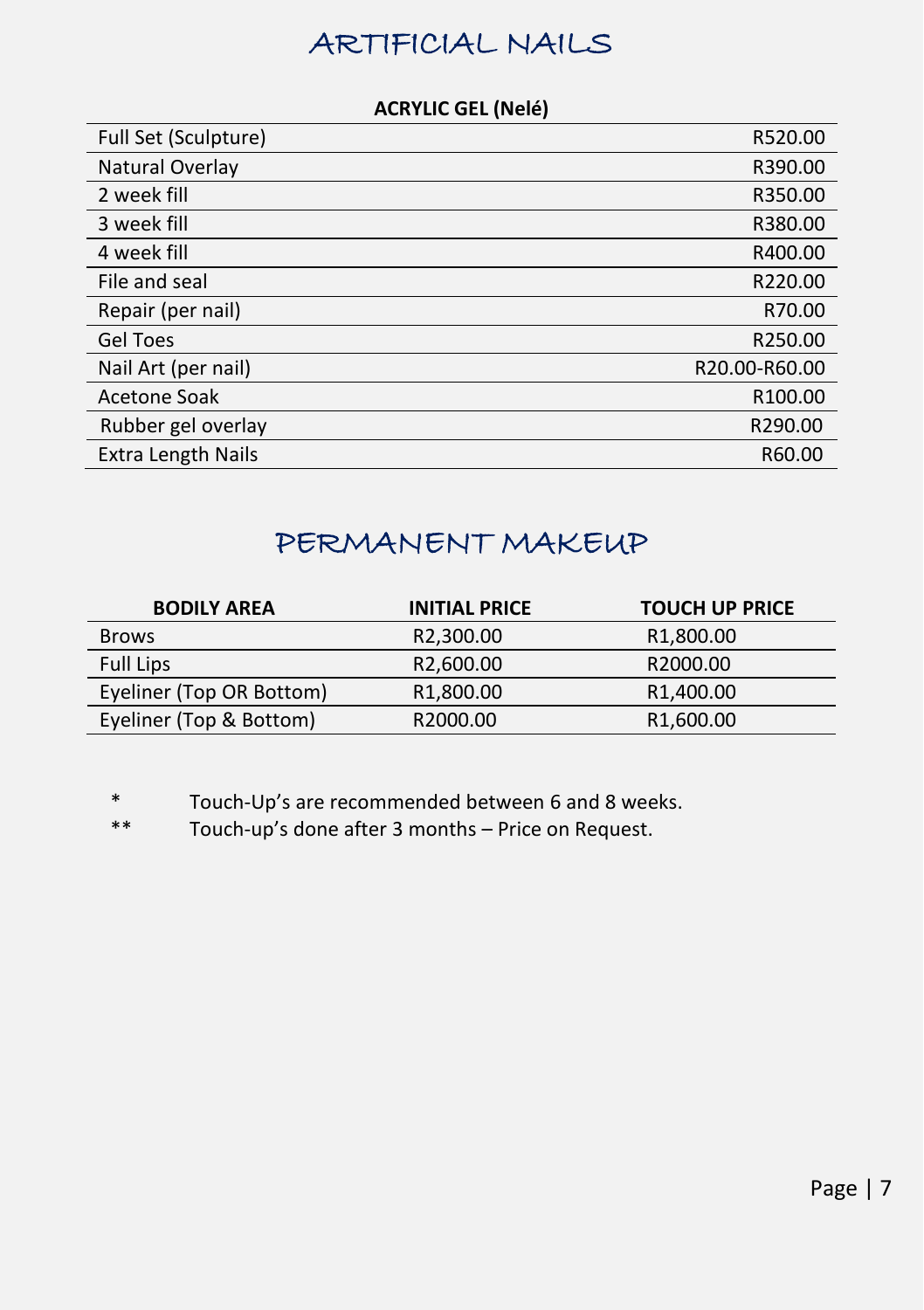# HAIR

| <b>CUT</b>                      |         |
|---------------------------------|---------|
| Short                           | R250.00 |
| Medium                          | R270.00 |
| Long                            | R300.00 |
| X-Long                          | R330.00 |
| <b>CUT AND BLOW-WAVE</b>        |         |
| Short                           | R320.00 |
| Medium                          | R350.00 |
| Long                            | R400.00 |
| X-Long                          | R430.00 |
| <b>BLOW-WAVE</b>                |         |
| Short                           | R200.00 |
| Medium                          | R220.00 |
| Long                            | R270.00 |
| X-Long                          | R300.00 |
| <b>STRAIGHTENING IRON</b>       |         |
| Short                           | R200.00 |
| Medium                          | R220.00 |
| Long                            | R270.00 |
| X-Long                          | R300.00 |
| <b>STRAIGHTENING IRON CURLS</b> |         |
| Short                           | R270.00 |
| Medium                          | R330.00 |
| Long                            | R380.00 |
| X-Long                          | R450.00 |
| <b>GENTS</b>                    |         |
| Cut                             | R170.00 |
| Shave                           | R140.00 |
| <b>STUDENTS (BOYS)</b>          |         |
| <b>High School</b>              | R150.00 |
| <b>Primary School</b>           | R140.00 |
| <b>STUDENT (GIRL) - CUT</b>     |         |
| Short                           | R170.00 |
| Medium                          | R200.00 |
| Long                            | R230.00 |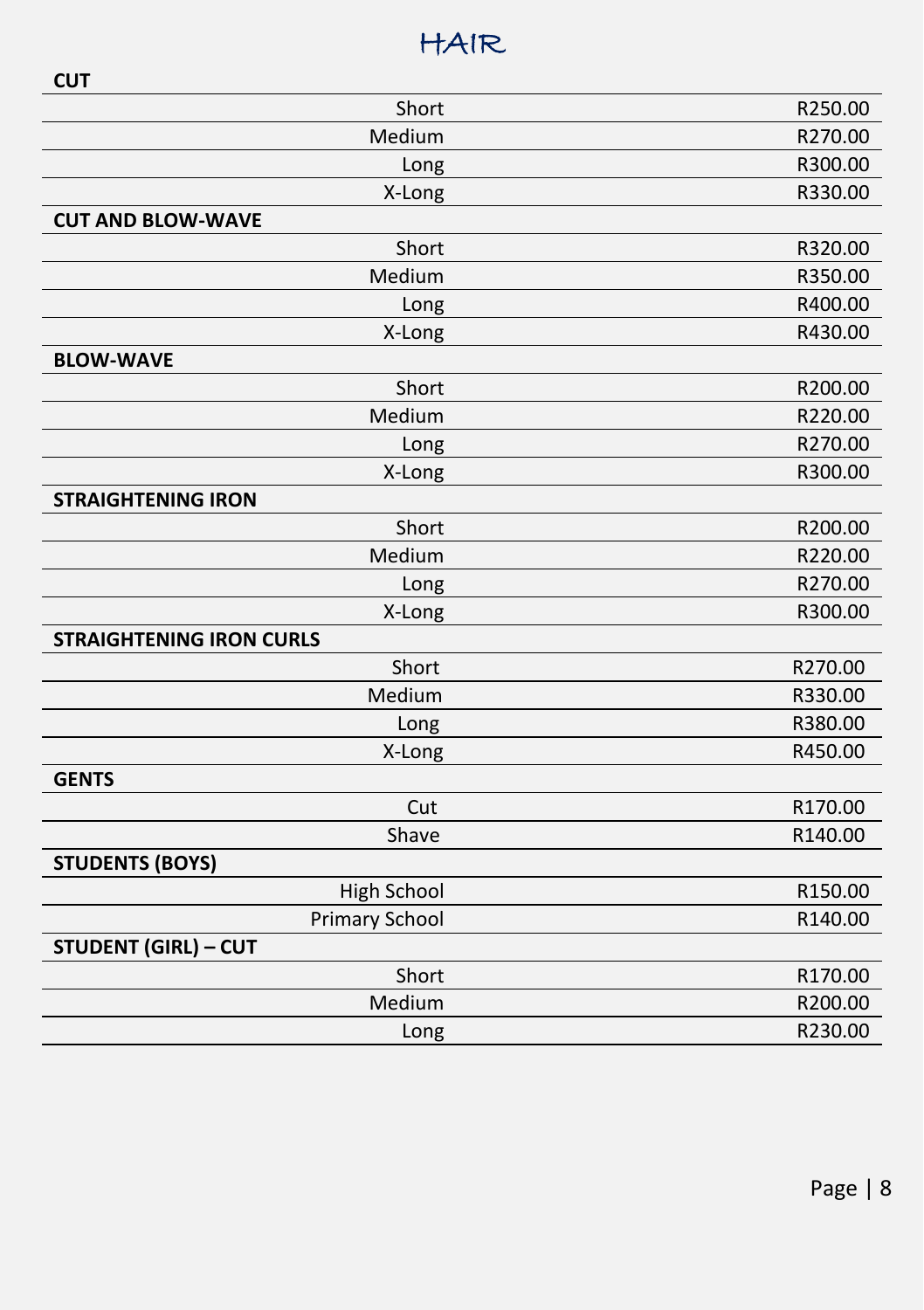#### **STUDENT (GIRL) – CUT &BLOW-WAVE**

| Short                             | R320.00  |
|-----------------------------------|----------|
| Medium                            | R350.00  |
| Long                              | R370.00  |
| <b>STUDENT (GIRL) - BLOW-WAVE</b> |          |
| Short                             | R190.00  |
| Medium                            | R210.00  |
| Long                              | R260.00  |
| <b>BABY CUT</b>                   |          |
| Boy                               | R100.00  |
| Girl                              | R110.00  |
|                                   |          |
| <b>PENSIONERS - LADIES</b>        |          |
| Cut                               | R180.00  |
| <b>Blow Wave</b>                  | R170.00  |
| Cut and Blow Wave                 | R270.00  |
| Perm                              | R450.00  |
| <b>PENSIONERS - GENTS</b>         |          |
| Cut                               | R120.00  |
| <b>FOILS (TONER incl)</b>         |          |
| Short                             | R650.00  |
| Medium                            | R720.00  |
| Long                              | R870.00  |
| 1/2 Foils (TONER excl)            | R550.00  |
| Extra Long                        | R1000.00 |
| <b>TINT</b>                       |          |
| Roots                             | R490.00  |
| Short                             | R550.00  |
| Medium                            | R650.00  |
| Long                              | R790.00  |
| X-Long                            | R950.00  |
|                                   |          |
| <b>TINT &amp; FLASHES</b>         |          |
| Short                             | R650.00  |
| Medium                            | R750.00  |
| Long                              | R880.00  |
| X-Long                            | R950.00  |
|                                   |          |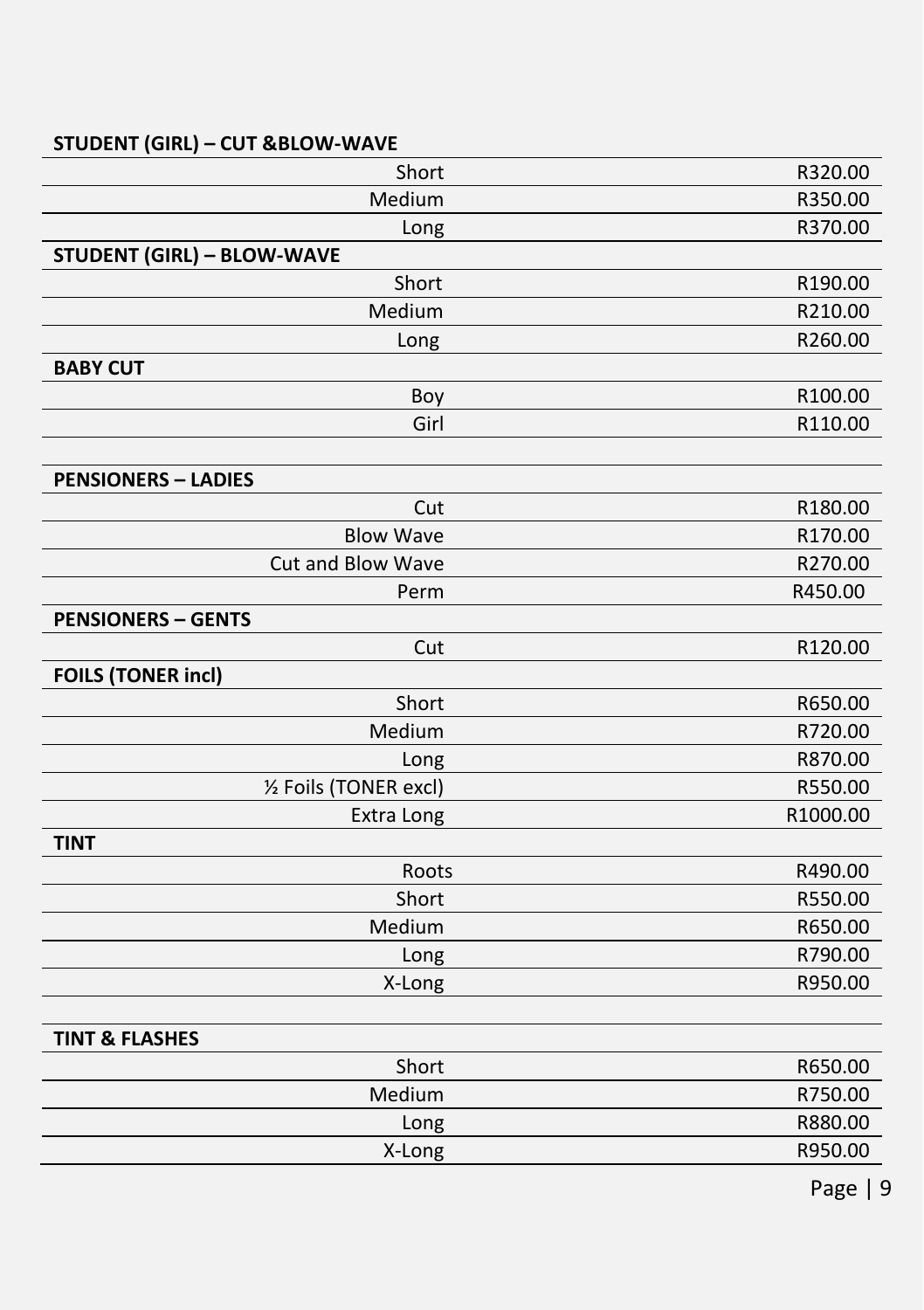| <b>CAP HI-LIGHTS</b>       |                         |
|----------------------------|-------------------------|
| Short                      | R470.00                 |
| <b>GENTS COLOUR</b>        |                         |
| High-lights                | R330.00                 |
| Tint                       | R380.00                 |
| <b>OMBRE (TONER INCL.)</b> |                         |
| Medium                     | R850.00 - R1050.00      |
| Long                       | $R1,100.00 - R1,500.00$ |
| <b>TONER</b>               |                         |
| Short                      | R200.00                 |
| Medium                     | R250.00                 |
| Long                       | R350.00                 |
| Treatment                  | R150.00                 |
| <b>PROOF UP-STYLES</b>     |                         |
| Short                      | R330.00                 |
| Medium                     | R440.00                 |
| Long                       | R500.00                 |
| <b>UP-STYLES</b>           |                         |
| Short                      | R380.00                 |
| Medium                     | R550.00                 |
| Long                       | R660.00                 |
| <b>PERM</b>                |                         |
| Short                      | R510.00                 |
| Medium                     | R660.00                 |
| Long                       | R830.00                 |
| Extra Box Perm             | R280.00                 |
| 1/ <sub>2</sub> Perm       | R380.00                 |
| <b>BRAZILIAN</b>           |                         |
| Short                      | R700.00                 |
| Medium                     | R850.00                 |
| Long                       | R900.00 - R1,200.00     |
| <b>Extra Long</b>          | $R1,300.00 - R1,500.00$ |